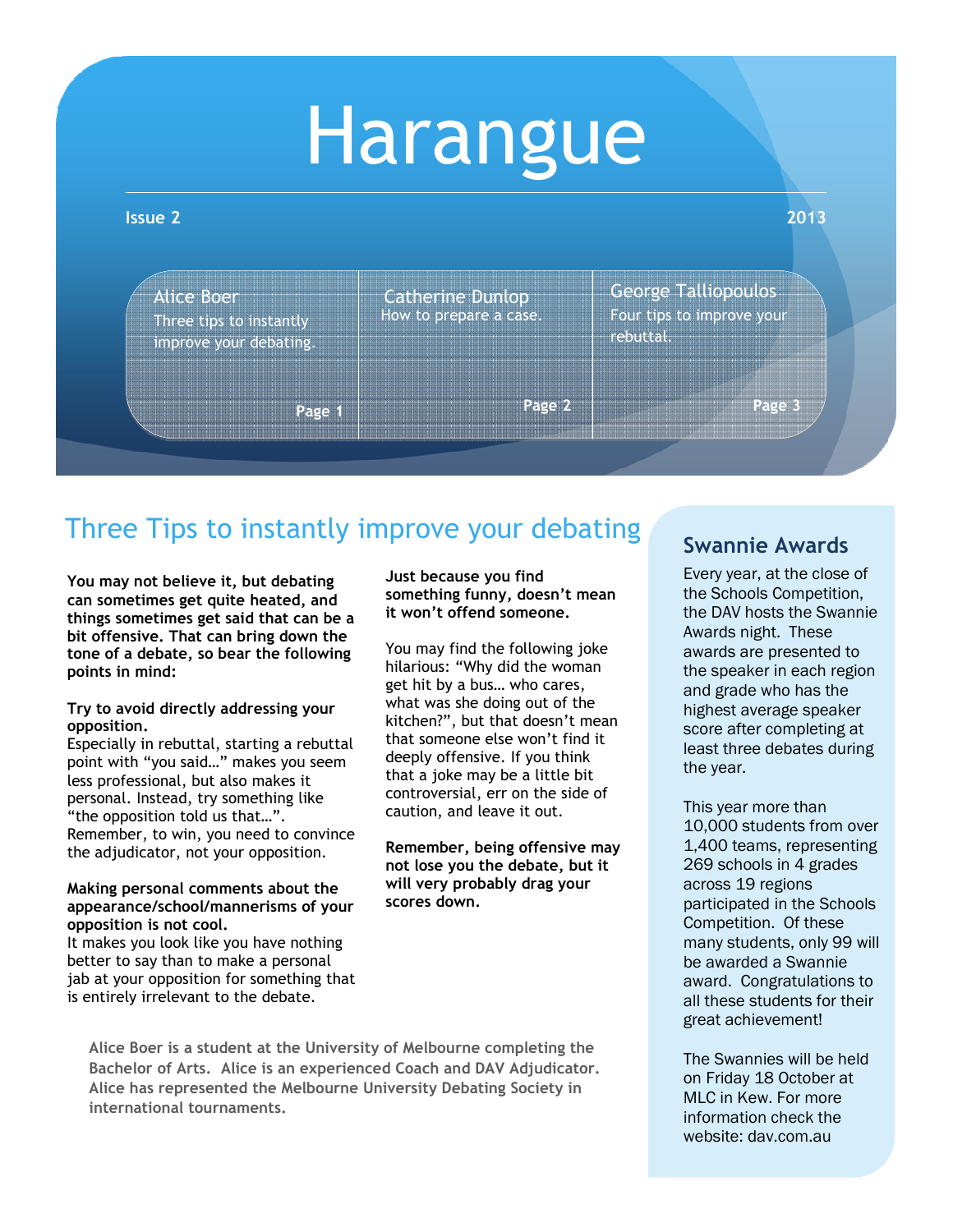## How to Prepare a Case

1. Brainstorm: every member of the team writes down all the ideas, arguments, and information that they know about the topic.

2. Discuss: you should discuss the issues and throw around ideas using the notes from the brainstorming. Debaters should be able to criticise other ideas freely and should ask for clarification. This is the time for all members of the team to get an understanding of the topic and the general approach that the team will take. You should end up with a list of possible arguments.

3. Define: the team should decide on their approach to the topic. What will you be arguing about? In what context - Australia, overseas, generally, or a specific case? The exact definition does not need to be worked out, but everyone should agree on what the debate will be about. You should make sure that everyone on the team can defend the definition if attacked.

4. Refine: the team should work out which arguments they want to use. You should work out examples to prove them, ensure that none of the arguments contradict each other, and discuss the anticipated rebuttal. There should be a good list of arguments, maybe in order from strongest to weakest.

5. Split: you should work out how you will divide the arguments between speakers. The first and second speakers may want to divide up the main arguments according to which they prefer, and then try to group the other arguments around them in themes.

6. Restate the definition: the whole team should then work out the exact wording of the definition. Each speaker must understand and agree with the definition.

7. Write your speeches: with all of the above done, you are now in an excellent position to write your speech and flesh out your arguments before the debate.

**Catherine Dunlop**

raNG/

## **Understanding your score**

**sheet** After each of your debates, you'll receive a copy of the adjudicator's scores for each speaker and team. Every individual score is divided into three areas:

**Matter:** Your matter score is a mark based on what you said. Arguments, which are relevant, logical, and clearly explained will lead to a high matter score.

**Method:** Method reflects these factors: did you speak to the time limit? Did you fulfill your speaker role? Did you engage with the opposition's arguments?

**M anner :** The manner score is an assessment of how you spoke, rather than what you said. Speaking naturally and with confidence leads to high manner scores.

Although the scoresheet gives a useful summary of strengths and weaknesses, debates are marked within a very tight range of scores. The most useful feedback you can get is to listen carefully to your adjudicator, and ask them if you have any questions.